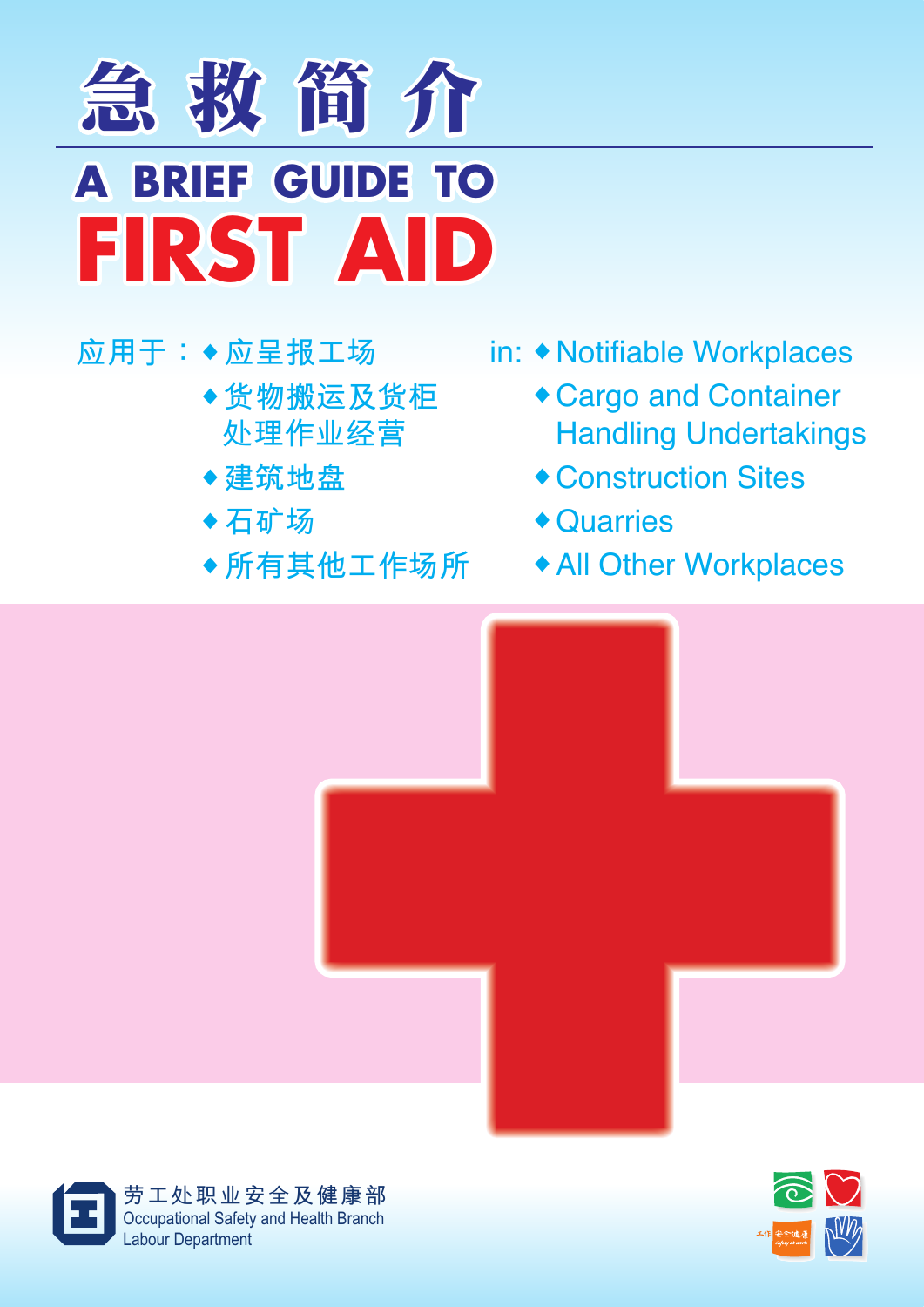2019年12月版

本简介可以在劳工处职业安全及健康部办事处免费索取,亦可干劳 工處網站www.labour.gov.hk下載。

本简介欢迎复印,但作广告、批核或商业用途者除外。如需复印, 請註明錄自勞工處刊物《急救簡介》。

#### **參考資料**

- 1. 工厂及工业经营 (应呈报工场的急救设备) 规例 (第59D章)
- 2. 工厂及工业经营 (货物搬运及货柜处理作业) 规例 (第59K章)
- 3. 建築地盤 (安全) 規例 (第59I章)
- 4. 石礦場 (安全) 規例 (第59F章)
- 5. 职业安全及健康规例 (第509A章)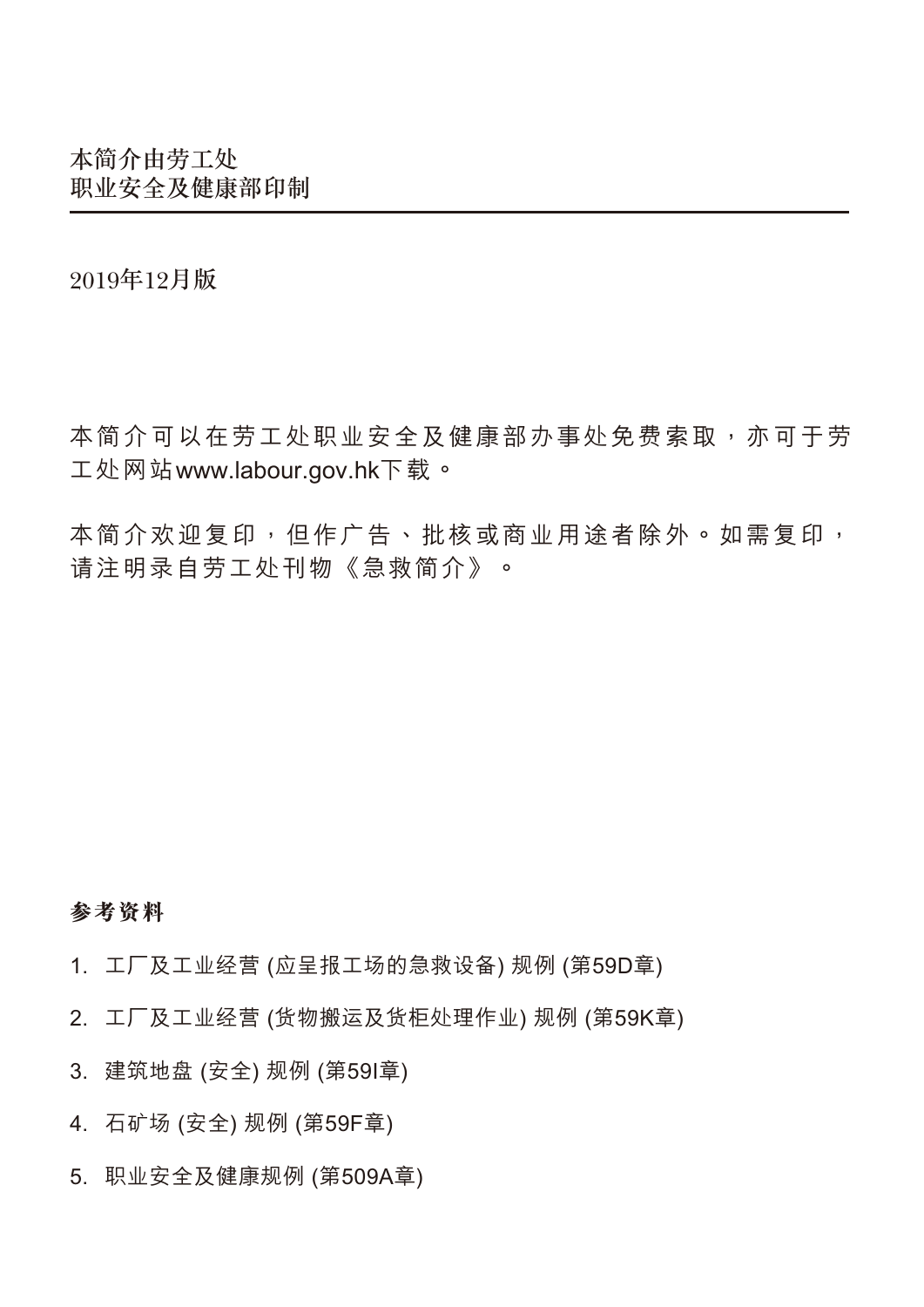**This edition December 2019**

This guidebook is issued free of charge and can be obtained from offices of the Occupational Safety and Health Branch, Labour Department. It can also be downloaded from www.labour.gov.hk.

This guidebook may be freely reproduced except for advertising, endorsement or commercial purposes. Please acknowledge the source as "A Brief Guide to First Aid", published by the Labour Department.

### **Reference**

- 1. Factories and Industrial Undertakings (First Aid in Notifiable Workplaces) Regulations (Chapter 59D)
- 2. Factories and Industrial Undertakings (Cargo and Container Handling) Regulations (Chapter 59K)
- 3. Construction Sites (Safety) Regulations (Chapter 59I)
- 4. Quarries (Safety) Regulations (Chapter 59F)
- 5. Occupational Safety and Health Regulation (Chapter 509A)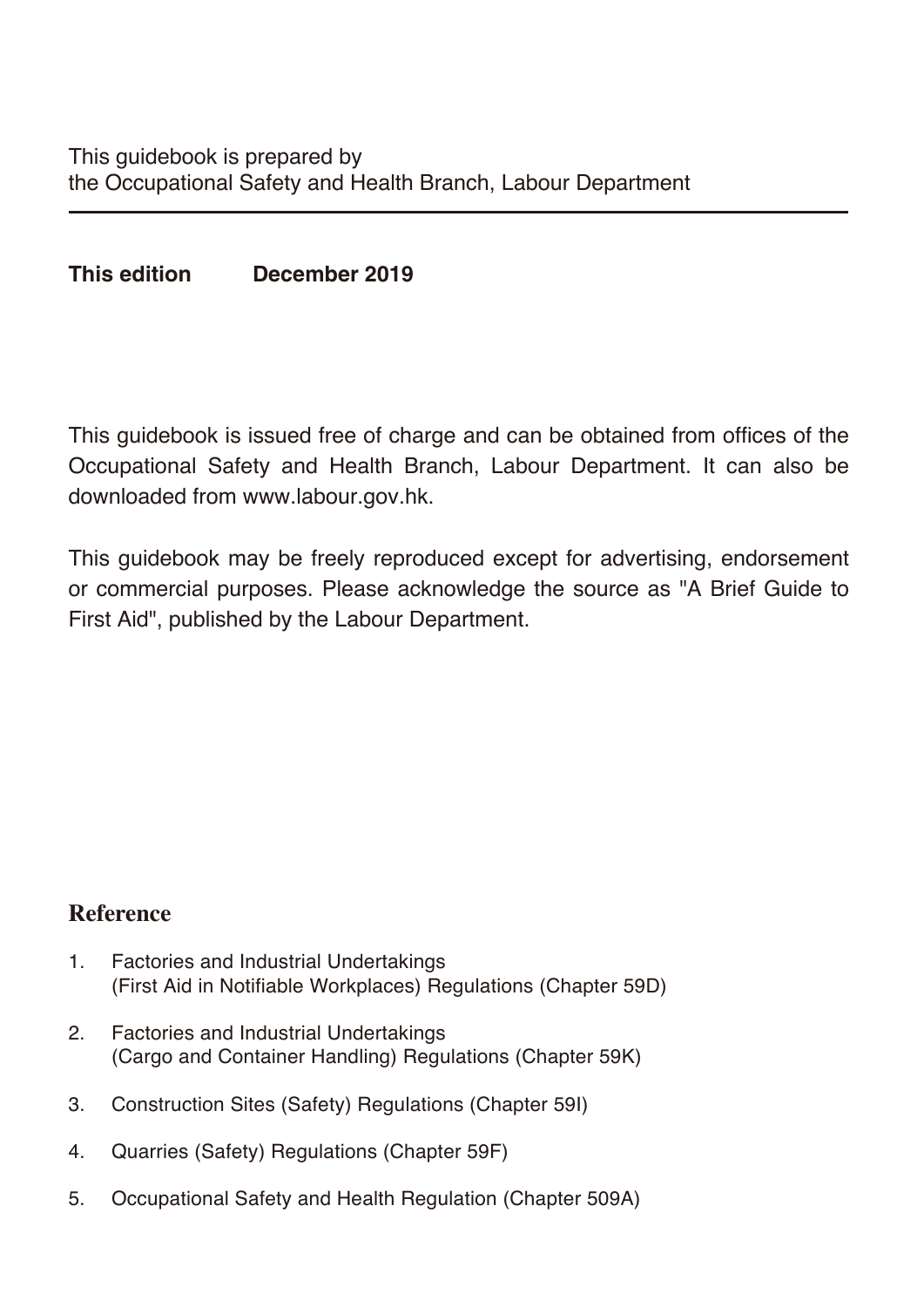# 急救簡介

# 应用于

|                   | 页             |
|-------------------|---------------|
| (A) 应呈报工场         | 3             |
| (B) 货物搬运及货柜处理作业经营 | $\mathcal{L}$ |
| (C) 建筑地盘          | 5.            |
| (D) 石矿场           |               |
| (E) 所有其他工作场所      |               |

 $-1-$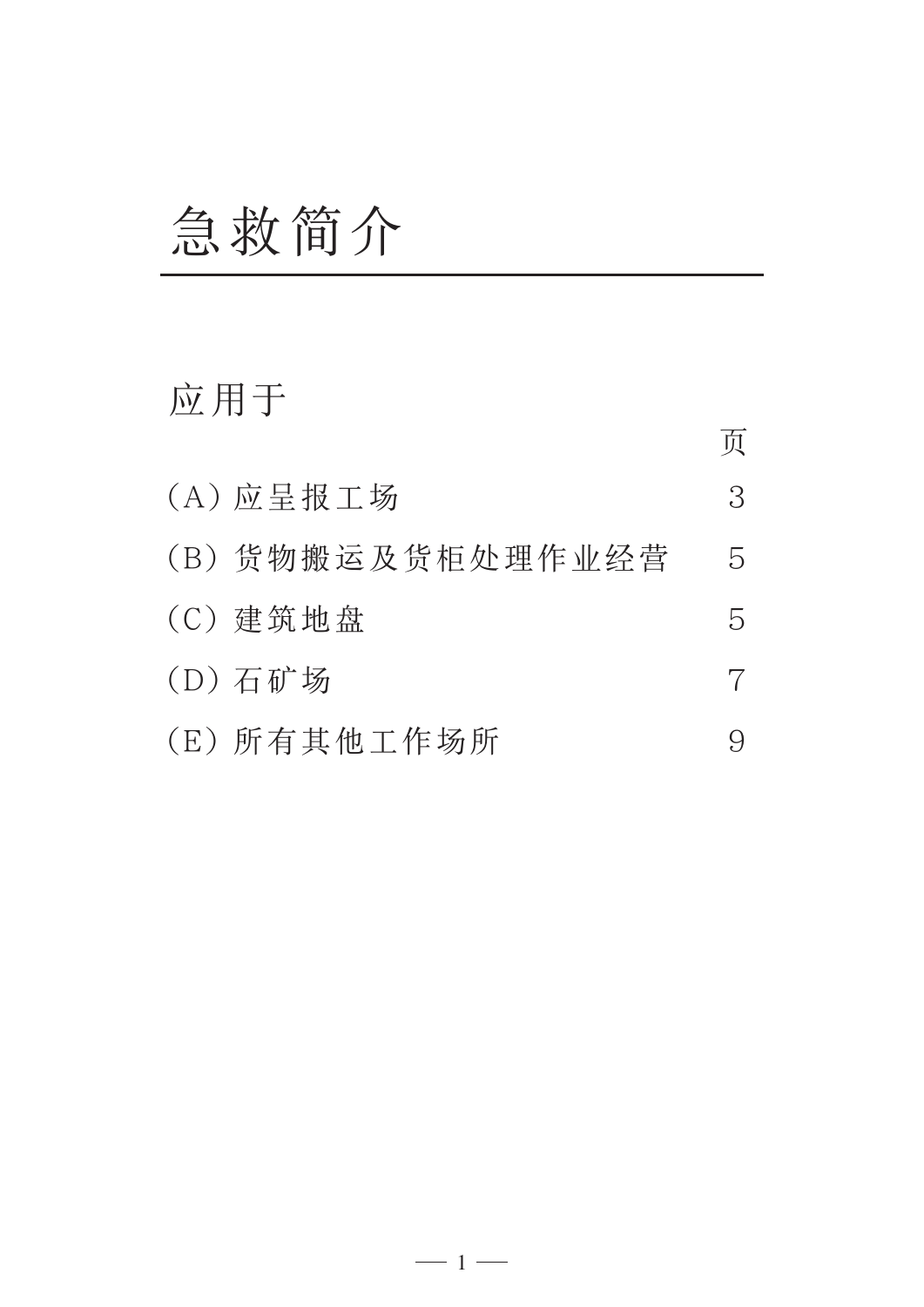# **A Brief Guide to First Aid**

# **in**

| (A) Notifiable Workplaces                               | 4 |
|---------------------------------------------------------|---|
| (B) Cargo and Container<br><b>Handling Undertakings</b> | 6 |
| (C) Construction Sites                                  | 6 |
| (D) Quarries                                            | 8 |
| (E) All Other Workplaces                                |   |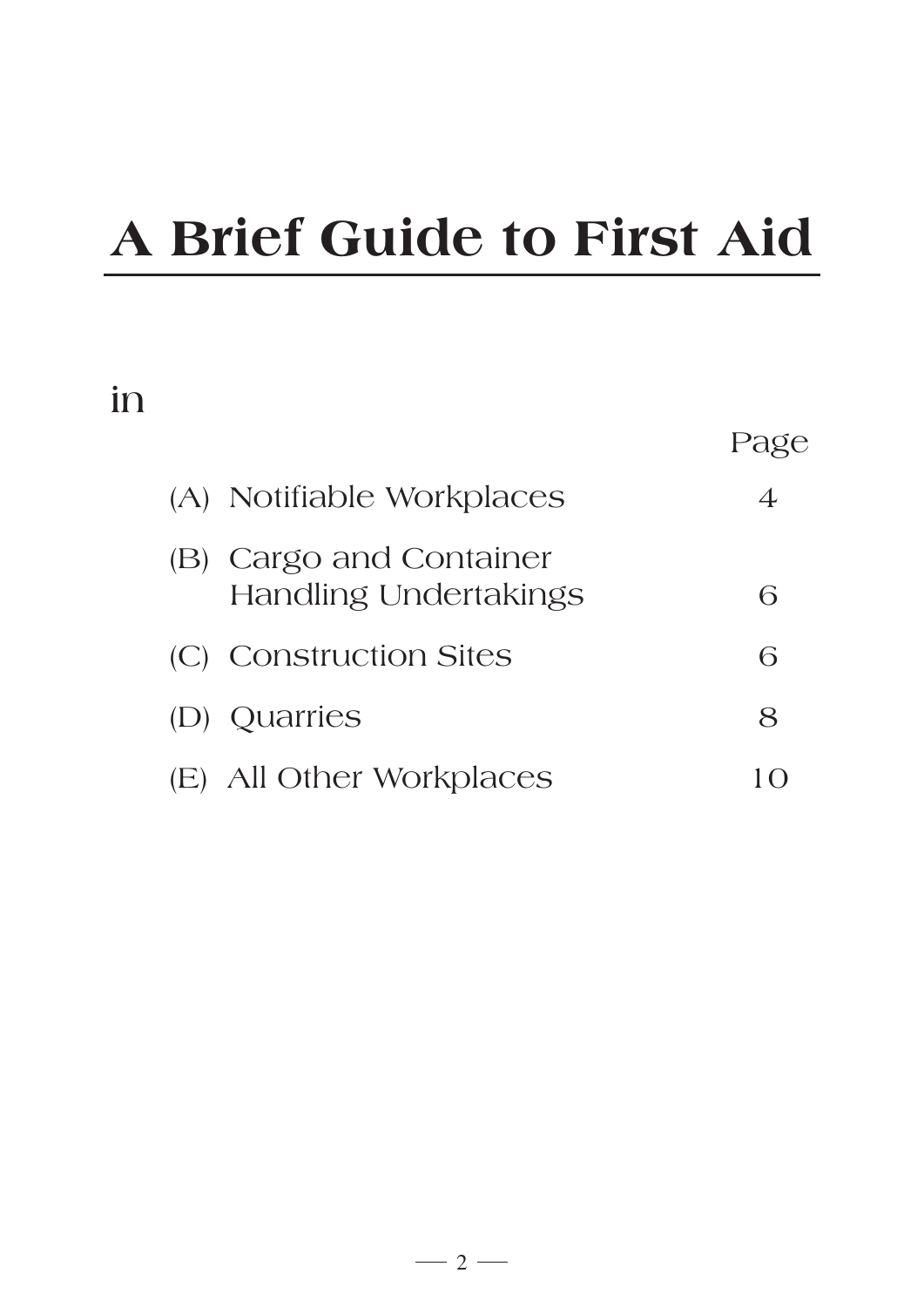**引 言 :**

本册子旨在简单介绍有关工厂及工业经营条例 (第59章) 和职业安全及健康 条例 (第509章) 及其附属规例就各工作场所内的急救设施的需要。我们还刊印了 另一本名为《急救指南》的小册子,简介各工作场所内的急救物品的需要,及提 供受伤时之急救处理方法的一般指引。如要获得更详尽的资料,并确保各条规例 得以切实遵从, 东主应该查阅有关工厂及工业经营条例、职业安全及健康条例及 其附属规例的有关章节。

#### **A部—應呈報工場**

以下指引适用于工厂及工业经营条例所界定的每个应呈报工场。

#### **( I ) 急救箱或急救櫃**

1. 东主必须在应呈报工场内为每 100 名雇员或不足 100 名雇员提供及保存 独立的急救箱或急救箱或急救柜必须放置干容易提取的地方,足供 應用,外面必須清楚寫上"FIRST AID"及"急救"的字樣。

2. 除急救器具及必需品外,其他物品不得存放在急救箱或急救柜内。所需的 急救用品,概述于由劳工处印制的「急救指南」小册子内。急救用品在任何时候 都应保持良好状态,其标准也不可低于《英国副药典》所指明的标准。

3. 在每个没有设置急救箱或急救柜的作业室内,必须以中英文注明最近的急 救箱或急救櫃的所在位置。

4. 劳工处处长可向任何经营场所的东主发出书面通知,要求提供额外的急救 用品,包括防水黏性伤口敷料、防水黏贴胶布、洗眼杯和担架。如果收到通知, 规定须在工场内设置一副担架,该担架须放置在急救箱或急救柜旁边及在任何时 間均保持狀況良好。

#### **( II ) 急救箱或急救櫃的主管人**

5. 东主必须指派一组人负责管理所有的急救箱或急救柜。东主须确保在工作 时间内可随时找到该主管小组的至少一名组员。每个急救箱或急救柜须贴上中英 文告示,指明主管小組組員的姓名 。

#### **( III ) 主管小組須包括曾受急救訓練的人**

6. 东主须为首 100 名以外的每 100 名或不足 100 名受雇干该处的人指派至 少 1 名曾受急救訓練的人為主管小組組員。例如在僱用 101 名至 200 名工人的 应呈报工场内,须指派至少 1 名曾受急救训练的人为主管小组组员,在雇用 201 名至 300 名工人的应呈报工场内,必须有至少 2 名曾受急救训练的人。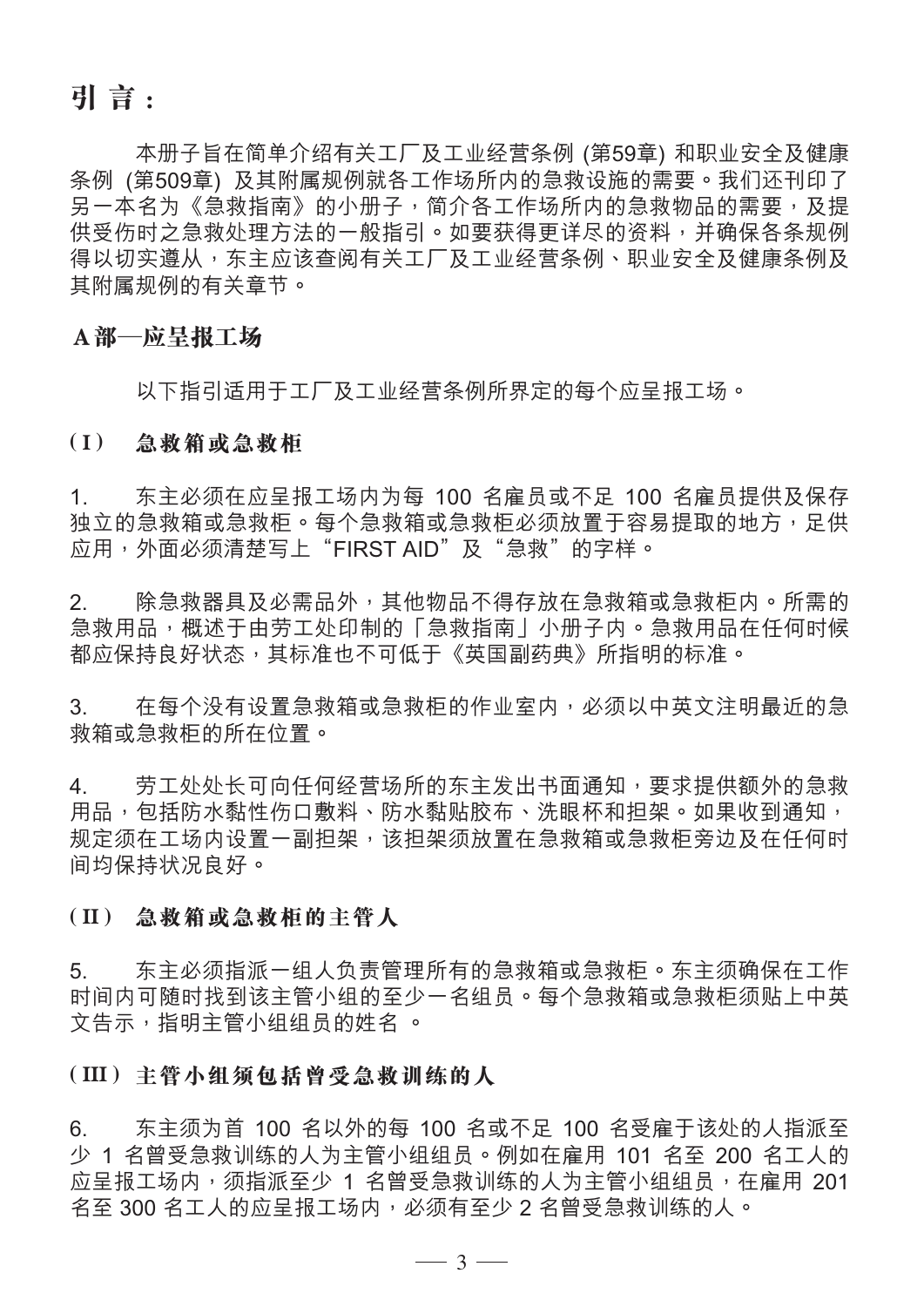### *Introduction*

This guidebook aims to provide a simple guide to the first aid facilities required under the Factories and Industrial Undertakings Ordinance (Chapter 59), the Occupational Safety and Health Ordinance (Chapter 509) and their subsidiary regulations for various undertakings. There is also a booklet "Hints on First Aid" which provides a simple quide to the first aid items required under the relevant regulations for various undertakings and a general guidance on first aid treatment of injuries. For more detailed information and to ensure that the respective regulations are complied with, proprietors should consult the appropriate sections of the Factories and Industrial Undertakings Ordinance, the Occupational Safety and Health Ordinance and their subsidiary regulations.

#### **Section A - For Notifiable Workplaces**

 The following guideline applies to every notifiable workplace as defined under the Factories and Industrial Undertakings Ordinance.

#### **(I) First aid boxes or cupboards**

1. The proprietor must provide and maintain in a notifiable workplace a separate first aid box or cupboard for every 100 or part of 100 employees. Each box or cupboard must be readily accessible and must be of adequate capacity. It must be plainly marked "FIRST AID" in English and "急救" in Chinese.

2. Nothing except appliances and requisites for first aid shall be kept in a first aid box or cupboard. The items required are summarised in the booklet "Hints on First Aid" issued by the Labour Department. The items must be in good condition at all times, once their standard must be not less than that specified by the British Pharmaceutical Codex.

3. There must be a notice, in Chinese and English, for the location of the nearest box or cupboard in each workroom if none is provided there.

4. The Commissioner for Labour may, by written notice, require a proprietor to provide additional first aid items which include waterproof adhesive wound dressings, waterproof adhesive plasters, eye baths, and a stretcher. If a stretcher is provided in accordance with a requirement, it must be maintained in good condition at all times and kept alongside a first aid box or cupboard.

#### **(II) Persons in charge of first aid boxes or cupboards**

5. The Proprietor must place all first aid boxes or cupboards in the charge of a team of responsible persons. The proprietor must ensure that at least 1 member of such team is always readily available during working hours. There shall be affixed a notice in English and Chinese specifying the names of the members of the team designated to each first aid box or cupboard provided.

#### **(III) Team to include person trained in first aid**

6. The team shall include at least 1 person trained in first aid for each 100 persons or part thereof employed therein after the first hundred. For a notifiable workplace employing between 101 and 200 workers, team shall include at least 1 person trained in first aid. For a notifiable workplace employing between 201 to 300 workers, at least 2 persons trained in first aid are required.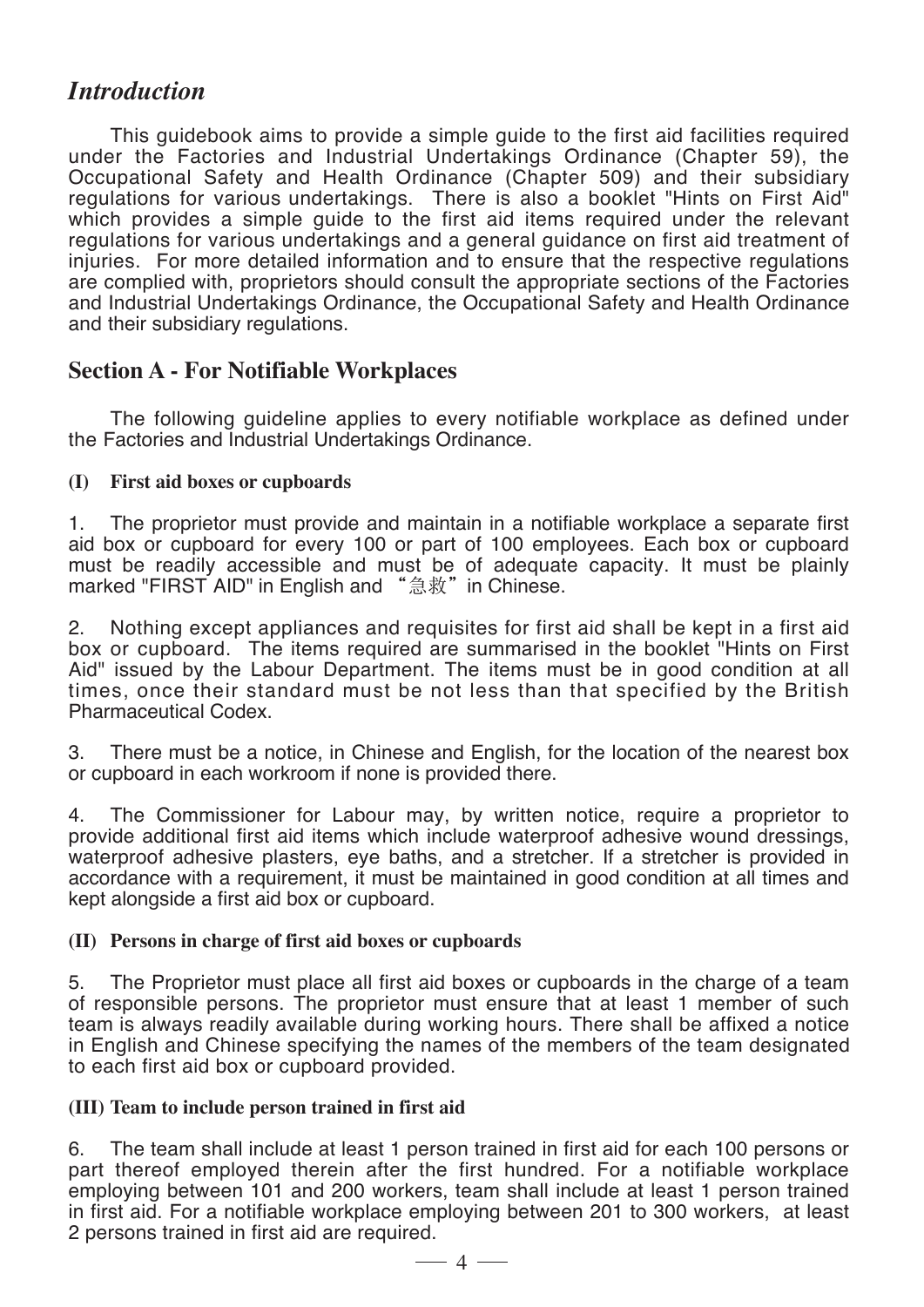#### **( IV ) 受過急救訓練的人士**

7. 受过急救训练的人士,必须是根据护士注册条例而注册的护士,或持有由 圣约翰救伤队,医疗辅助队或香港红十字会发出的有效急救资格证书的人士,又 或已完成由劳工处处长核准的急救训练课程的人士。

#### **( V ) 豁免**

8. 如在任何应呈报工场内设有纯为提供急救或医疗而设的房间,并作出安排 以确保在该工场内受伤的人均在该处得到治疗,则处长可藉书面通知豁免该工场 受所属规例的规定所规限,而豁免的范围及条件则按处长在通知书内所指明者而 定。上述通知书须在所设房间内显明地展示。

#### **( VI ) 一般資料**

9. 在经营场所雇用的人数是指在任何时候在该处实际工作的人数。

10. 如违反该规例的规定,即属犯法,东主可能被罚款 10.000 元。

#### **B部—貨物搬运及貨柜处理作业经营**

一般来说,就应呈报工场 (A部) 而订定的指引,除(II)及 (III) 段以外,其 馀都适用。现时的规例规定,如果工作场所内雇有 30 名或以上但少于 100 名工 人,东主须确保在工作时间内,随时都可找到至少 1 名受过急救训练的人。如果 雇有100 名或以上工人,则随时可找到至少 2 名受过急救训练的人。东主须在他 设置的每个急救箱或急救柜贴上中英文告示,指明可找到的曾受急救训练的人的 姓名,以及可找到他們的地方。

#### **C部—建築地盤**

就应呈报工场 (A部) 的急救指引大都适用。例外情况如下:

- (i) 负责任何雇用 5 名或多干 5 名工人的建筑地盘的承建商,必须为每 50 名或不足 50 名受雇干该建筑地盘的工人设置及保持有一个独立的急救 箱或急救柜。
- (ii) 负责任何雇用 50 名或多干 50 名工人的建筑地盘的承建商须安排在建 筑地盘设置一副担架,及确保该副担架放置在急救箱或急救柜旁边,并 須時刻保持效用良好的狀況。
- (iii) 劳工处处长可向任何建筑地盘承建商发出通知书,要求有关承建商提供 附加急救設備。急救設備包括兩塊長 900 亳米、闊 60 亳米及厚 10 亳 米的木夾板,以及另外兩塊長 600 亳米、闊 60 亳米及厚 10 亳米的木 夾板。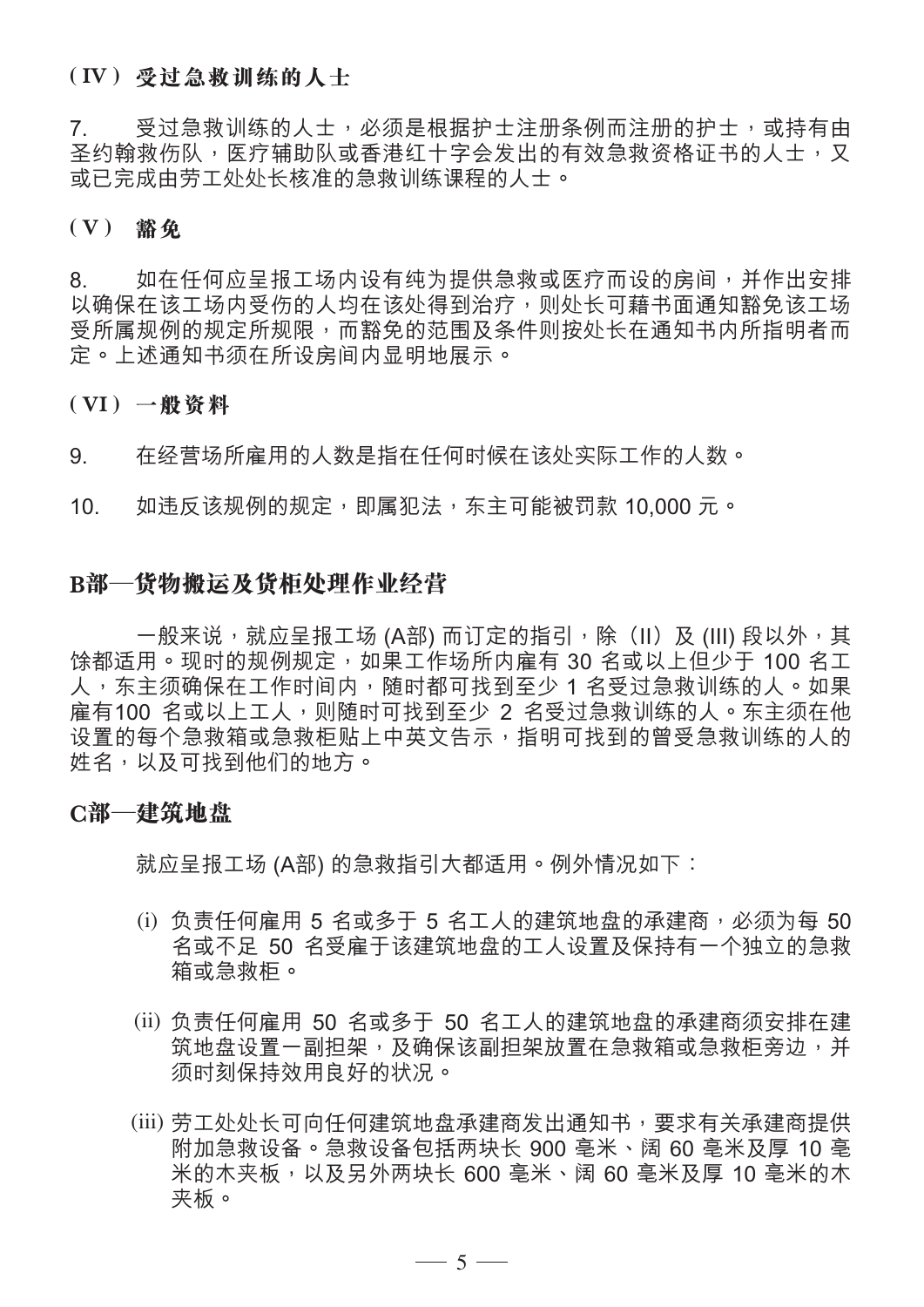#### **(IV) Persons trained in first aid**

7. A person trained in first aid must either be a nurse registered under the Nurses Registration Ordinance or a person who has a valid certificate of competency in first aid issued by the St. John Ambulance Association, the Auxiliary Medical Services or the Hong Kong Red Cross, or has otherwise completed a course of training in first aid approved by the Commissioner for Labour.

#### **(V) Exemption**

8. If a room is provided in a notifiable workplace for the sole purpose of providing first aid or medical treatment, and arrangements are made so as to ensure the treatment therein of all injuries occurring in the workplace, the Commissioner may by notice in writing exempt the workplace from the requirements of the corresponding regulations to such extent and subject to such conditions as he may specify in the notice. Such a notice shall be prominently displayed in the room so provided.

#### **(VI) Miscellaneous information**

9. The number of persons employed in an undertaking is the number of persons actually working there at any time.

10. The proprietors who contravene any part of the regulation shall be guilty of an offence and is liable to a fine of \$10,000.

#### **Section B - For Cargo and Container Handling Undertakings**

In general the guidelines stipulated for Notifiable Workplaces (Section A) apply except for paragraph (II) & (III). Here the current regulation requires that where 30 or more but less than 100 persons are employed at a worksite the proprietor shall ensure that at least 1 person trained in first aid is always readily available during working hours. Where the workforce is 100 or more, at least 2 such persons must be always readily available. A proprietor shall affix to every first aid box or cupboard provided by him a notice in English and Chinese specifying the names of the persons trained in first aid who are available and the places where they can be found.

#### **Section C - For Construction Sites**

Most of the first aid guideline for Notifiable Workplaces (Section A) applies here. The exceptions are:

- (i) The contractor responsible for a construction site at which 5 or more workmen are employed shall provide and maintain so as to be readily accessible a separate first aid box or cupboard for every 50 workmen or part thereof employed on the site.
- (ii) The contractor responsible for a construction site at which 50 or more workmen are employed shall cause a stretcher to be provided at the site; and ensure that it is kept alongside the first aid box or cupboard and is maintained at all times in a serviceable condition.
- (iii) The Commissioner for Labour may, by written notice, require a contractor to provide additional first aid items which include two wooden splints measuring 900 millimetres long, 60 millimetres wide and 10 millimetres deep and also two other wooden splints measuring 600 millimetres long, 60 millimetres wide and 10 millimetres deep.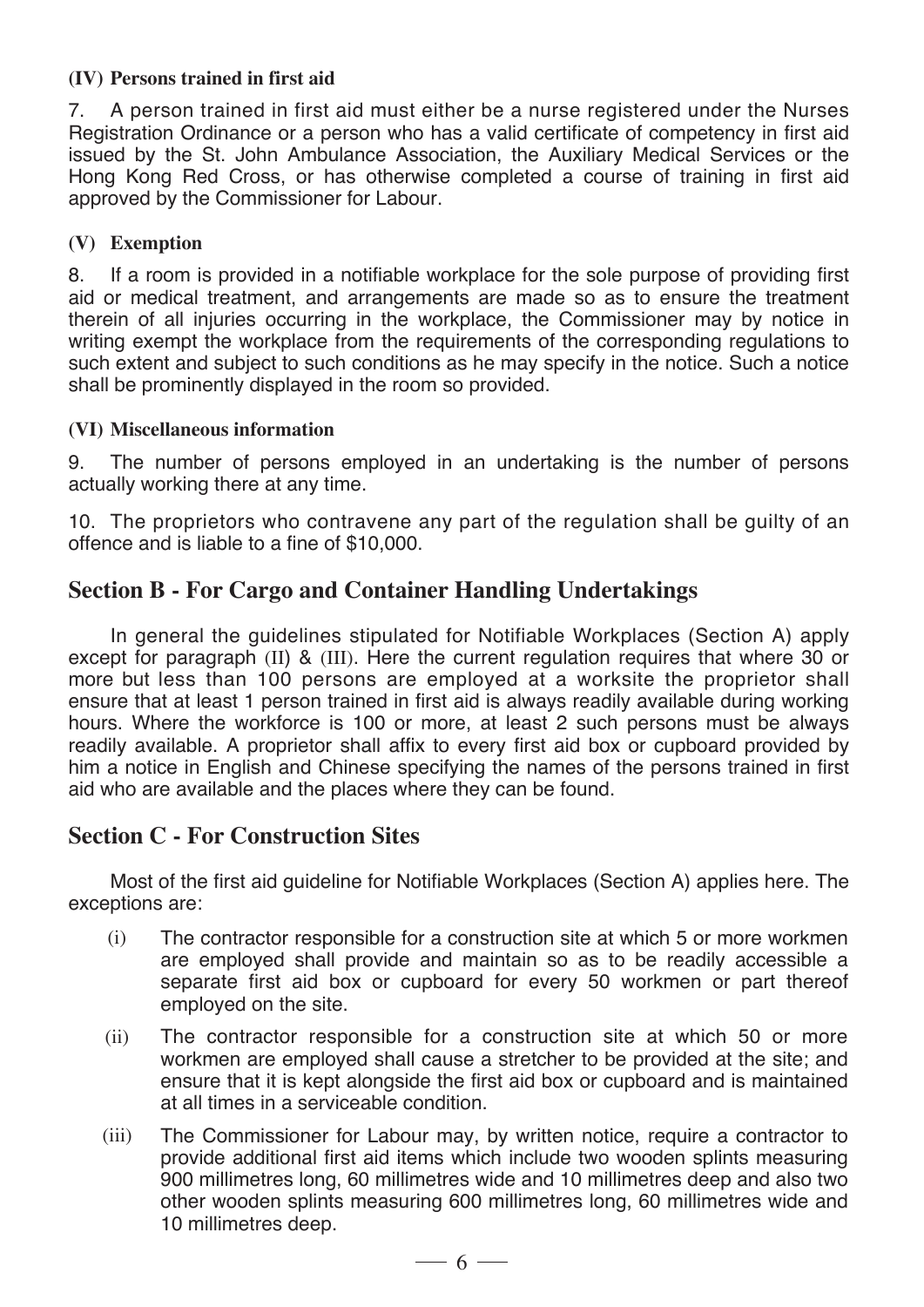(iv) 任何建筑地盘内, 如有 30 名或以上但少于 100 名工人, 负责管理急救 箱或急救柜的小组须包括至少 1 名受过训练的急救员。如有 100 名或 以上的工人,则须包括至少2名受过训练的急救员。

#### **D部—石礦場**

#### **( I ) 急救箱或急救櫃**

1. 东主必须在石矿场内为雇员提供及保存急救箱或急救柜,每个急救箱或急 救柜必须放置干容易提取的地方,外面必须清楚写上"FIRST AID"及"急救" 的字樣。

2. 除急救设备外,其他物品不得存放在急救箱或急救柜内。急救设备须保持其 状况良好。所需的急救物品概述于劳工处印制的「急救指南」小册子内。每个石矿 场内,须经常将一副担架放置在急救箱或急救柜旁边,并须保持其状况良好。

3. 劳工处处长可向石矿场东主发出通知书,要求东主在石矿场内备有足够数 量的防水黏性伤口敷料及防水黏贴胶布,此等物品必须保持在良好状态。

#### **( II ) 負責管理急救箱或急救櫃的人士**

4. 东主须指定 1 名在石矿场工作且曾受急救训练的人,负责管理急救箱或急 救柜及存放在内的急救设备。

#### **( III ) 受過急救訓練的人士**

5. 每个石矿场的东主须干石矿场投产日期后 14 天内向劳工处处长书面呈报 有关受过急救训练人士的下述资料:(a) 该人的全名;(b) 他开始在石矿场工作的 日期;及 (c) 他被视为受讨急救训练的有关资格。

6. 当受过急救训练人士停止在石矿场工作的时候,石矿场东主须干该人停止 在石礦場工作當日起計 14 天內向勞工處處長書面呈報以下資料:(a) 該人的全 名;(b) 該人停止在石礦場工作的日期。

#### **( IV ) 受過急救訓練的工人數目**

7. 如果在石矿场工作的人少于 50 名,必须有 3 人或劳工处处长可能书面规 定曾受急救訓練的較少人數。如果在石礦場工作的人數介乎 50 名至 300 名之間, 则必须有 3 人曾受急救训练。如果在石矿场工作的人数达 300 名或以上,则必须 有 5 人曾受急救訓練。

附注:如违反有关法例的任何规定,即属犯法,可被罚款一万元。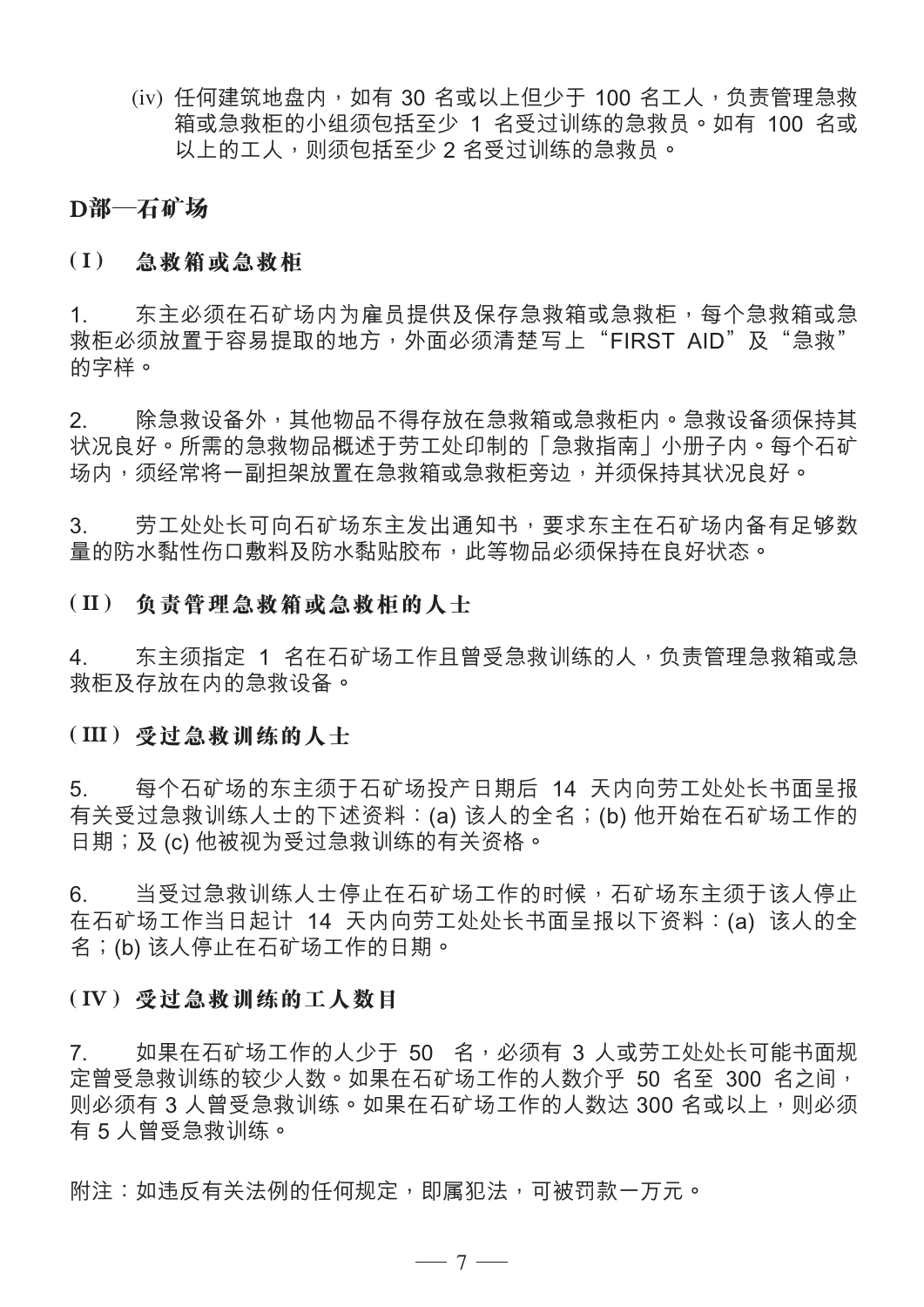(iv) At any construction site the team shall include at least 1 trained first aider for 30 to less than 100 workmen employed, and at least 2 trained first aiders for 100 or more workmen employed.

#### **Section D - For Quarries**

#### **(I) First aid boxes or cupboards**

1. The proprietor must provide and maintain in a quarry a first aid box or cupboard which is of adequate capacity and which is readily accessible. Every first aid box or cupboard shall be marked "FIRST AID" in English and "急救" in Chinese.

2. Nothing except first aid equipment shall be kept in a first aid box or cupboard. All the first aid equipment shall be maintained in good condition. The first aid items required are summarised in the booklet "Hints on First Aid" issued by the Labour Department. In every quarry a stretcher shall at all times be kept alongside the first aid box or cupboard and maintained in good condition.

3. The Commissioner for Labour may, by written notice, require the proprietor of a quarry to have a sufficient supply of waterproof adhesive wound dressings; and waterproof adhesive plaster which should be kept and maintained in good condition in the quarry.

#### **(II) Persons in charge of first aid box or cupboard**

4. The proprietor shall designate a person who is trained in first aid and works in the quarry to be in charge of the first aid box or cupboard and the first aid equipment contained therein.

#### **(III) Persons trained in first aid**

5. The proprietor of every quarry shall deliver in writing to the Commissioner for Labour the following information in relation to the person trained in first aid within 14 days of the date on which he commences to work in the quarry: (a) the full name of such person, (b) the date on which he commenced to work in the quarry; and (c) the qualification of his first aid training.

6. Whenever a person trained in first aid ceases to work in a quarry, the proprietor of the quarry shall notify within 14 days the Commissioner for Labour in writing the following information: (a) the full name of such person; and (b) the date on which such person ceased to work in the quarry.

#### **(IV) Number of workers to be trained in first aid**

7. Where less than 50 persons are working in a quarry, 3 persons or such lesser number of persons trained in first aid as the Commissioner for Labour may specify in writing in any particular case. Where 50 or more persons but less than 300 persons are working in a quarry, 3 persons must be trained in first aid. Where 300 or more persons are working in a quarry, 5 persons must be trained in first aid.

*Note :* A responsible person who contravenes any part of the regulation shall be guilty of an offence and is liable to a fine of \$10,000.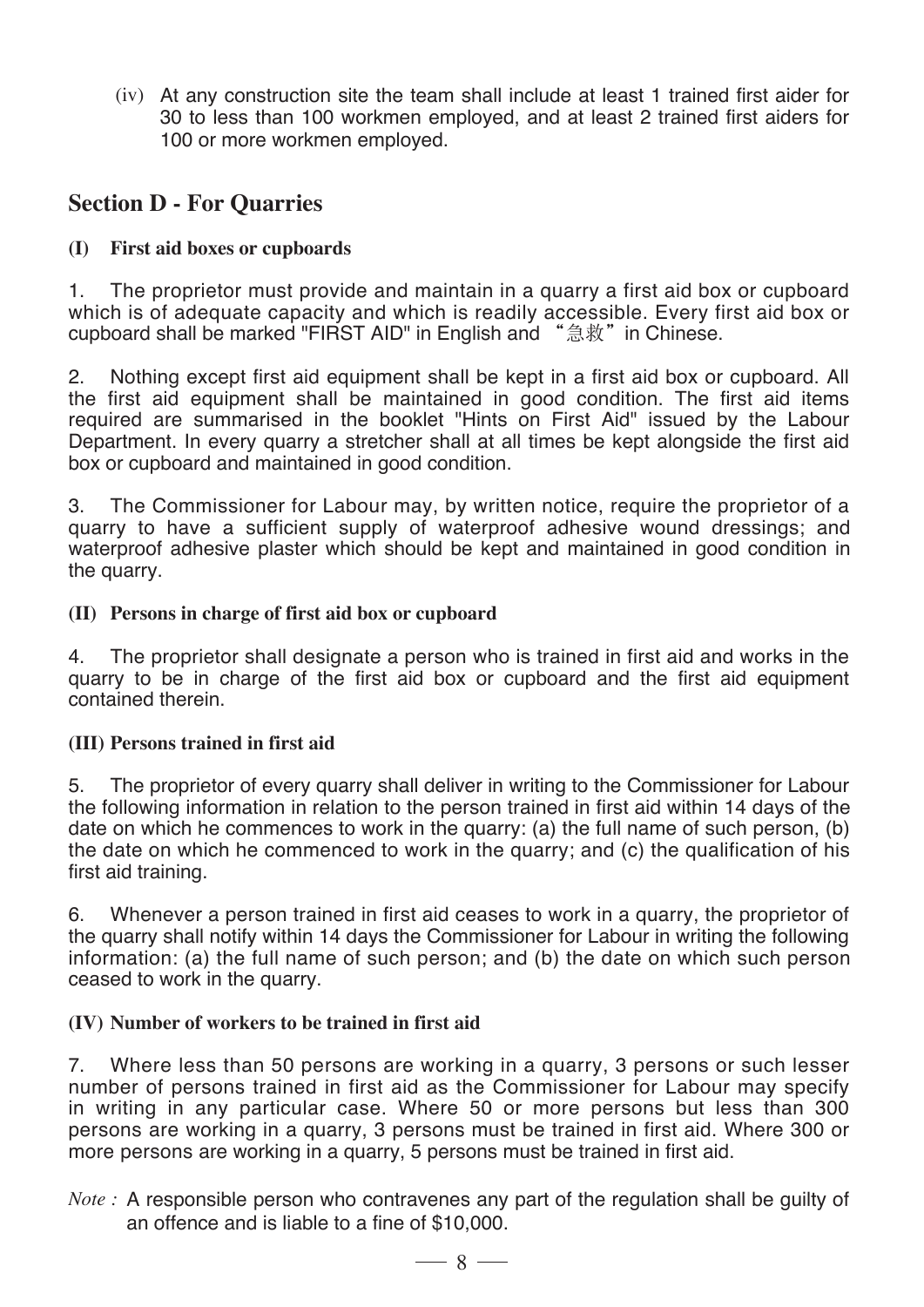#### **E部—所有其他工作場所(A、B、C、D部除外)**

#### **( I ) 急救箱或急救櫃**

1. 工作場所負責人必須為工作場所內的每 100 名或不足 100 名僱員提供獨立 的急救箱或急救柜。

2. 所需的急救用品,概述于由劳工外印制的「急救指南」小册子内。每个急 救箱或急救櫃必須清楚寫上"FIRST AID"及"急救"的字樣。

3. 所有急救物品必须保持在良好状态,而其标准也不可低于《英国副药典》 所指明的標準。

4. 劳工处外长可发出书面通知,要求雇主提供额外的急救用品,包括防水黏 性傷口敷料、防水黏貼膠布和洗眼杯。

#### **( II ) 急救箱或急救櫃的主管人**

5. 工作場所負責人必須指派一組 2 名或以上的員工負責管理急救箱或急救 柜。在工作时间内,该组必须最少 1 名组员当值。组员的姓名必须以中英文列干 每个急救箱或急救柜外。

6. 工作場所負責人必須確保就每 150 名受僱於該工作地點工作的僱員而 言,该等雇员中最少有一名属曾受急救训练的人。

#### **( III ) 豁免**

7. 如果工作场所具备足够的设施,并设有专供急救治疗雇员用的房间,劳工 處處長便可向東主發出豁免書,豁免該名東主遵從上述法例的規定。如果獲得豁 免,东主必须在专供急救用的房间的显眼位置上张贴由劳工处处长发出的通知。

8. 如果工作场所缺乏足够设施,并不再设有专供急救治疗雇员用的房间,劳 工处处长便可向东主发出书面通知,取消豁免权。

附注: 工作场所负责人如不遵守法例的规定,即属犯法,可被判第三级罚款(即  $$10,000$ )。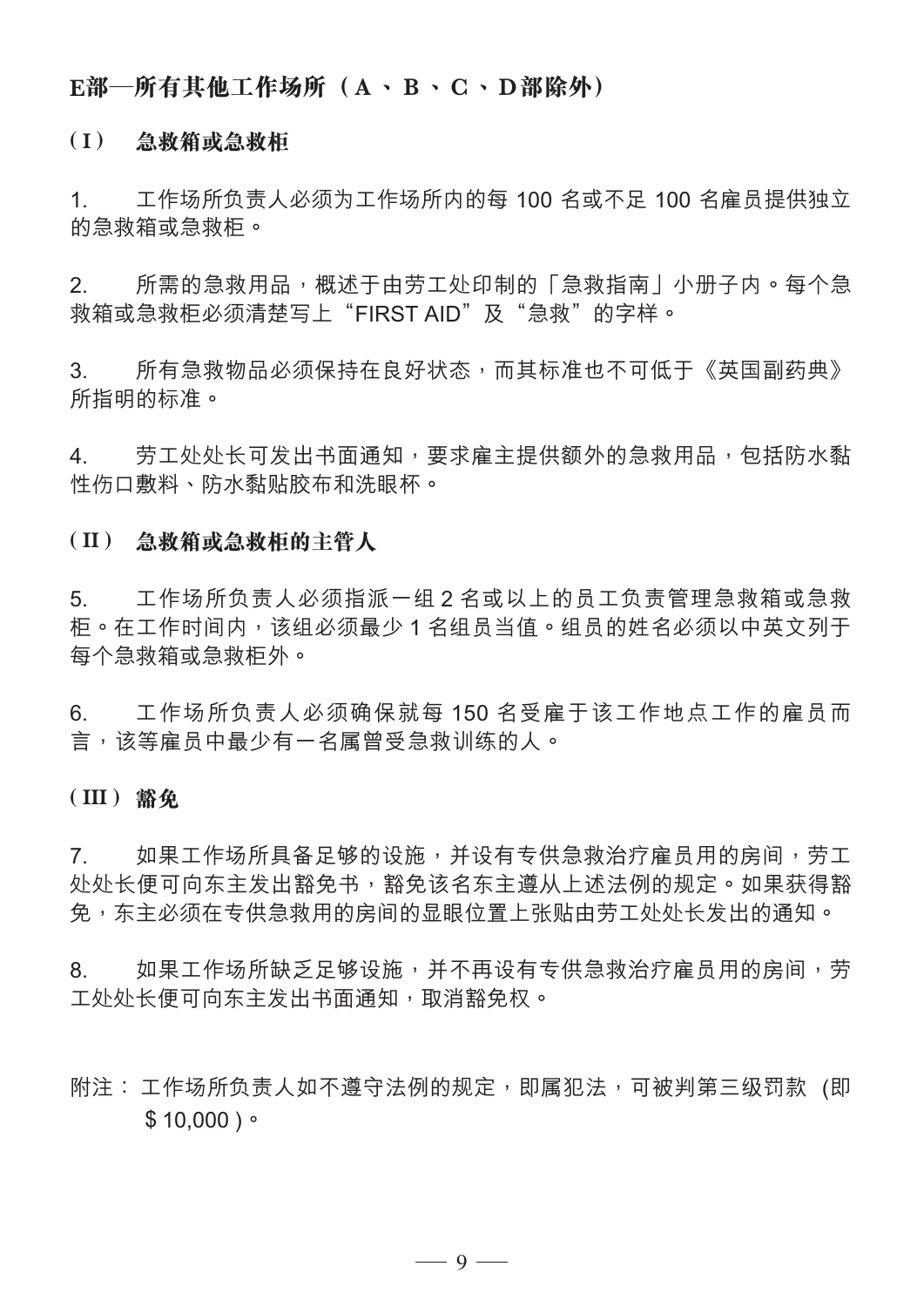#### **Section E - All other workplaces (except section A, B, C, D)**

#### **(I) First aid boxes or cupboards**

1. The person responsible for the workplace must ensure that a separate first aid box or cupboard is provided for each 100 employees, or part of that number, employed in the workplace.

2. Every first aid box or cupboard shall be marked "FIRST AID" in English and "急 救"in Chinese. The first aid items required are summarised in the booklet "Hints on First Aid" issued by the Labour Department.

3. All first aid items are maintained in a serviceable condition and their standard must not be less than that specified by the British Pharmaceutical Codex.

4. The Commissioner for Labour may, by written notice, require the employer to provide additional first aid items which include waterproof adhesive dressing for application to wounds, waterproof adhesive plasters and eye baths.

#### **(II) Persons in charge of first aid boxes and cupboards**

5. The person responsible for a workplace must designate a team of 2 or more of the employees to be responsible for the first aid box or cupboard and ensure that at least one member of the team is available in the work place when work is performed there. A notice specifying the names of the members of the team has to be affixed to the first aid box or cupboard.

6. The person responsible for a workplace must ensure that, for each 150 employees employed in the workplace, at least one of those employees is a person trained in first aid.

#### **(III) Exemption**

7. The Commissioner may, by written notice, exempt the employers from the regulations if the workplace has a well equipped room set aside solely for providing first aid treatment to employees at the workplace. The exemption notice must be displayed in a conspicuous place in the first aid treatment room.

8. However, the Commissioner may, by written notice, revoke an exemption given if the workplace no longer has a well equipped room set aside solely for providing first aid treatment to employees at the workplace.

*Note* : A responsible person who fail to comply with the regulation is liable on conviction to a fine at level 3. (i.e.\$10,000)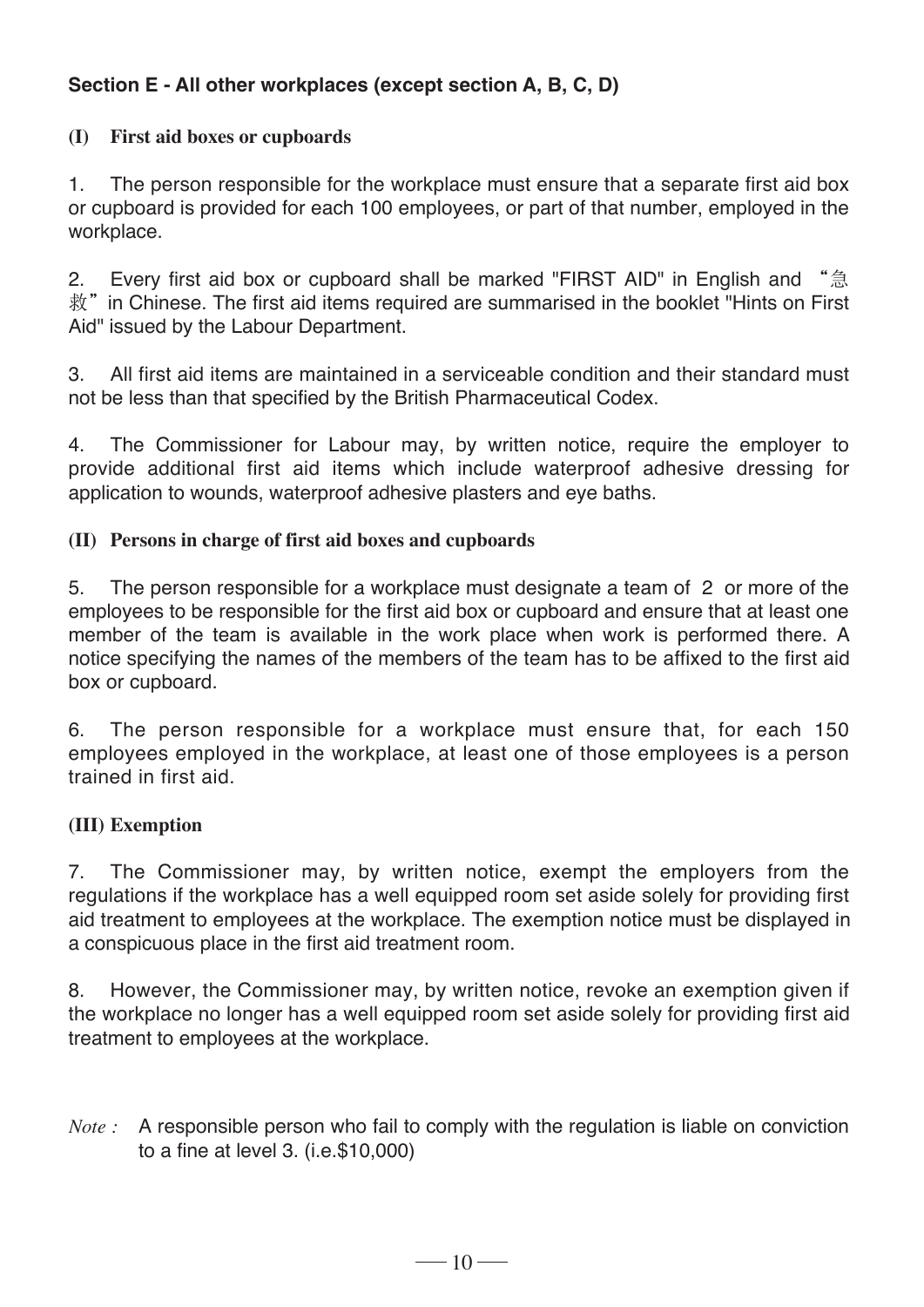## **查詢**

如你对本简介有任何疑问或想查询职业安全及健康事宜,可与劳工处职业 安全及健康部聯絡:

电话 : 2559 2297 (非办公时间设有自动录音服务)

傳真 :2915 1410

电子邮件 : enquiry@labour.gov.hk

你也可在勞工處網頁www.labour.gov.hk閱覽本處各項服務及主要勞工法 例的資料。

## **投訴**

如有任何关于工作地点的不安全作业模式或环境状况的投诉,请致电劳 工处职安健投诉热线2542 2172或在劳工处网页填写并递交网上职安健 投诉表格。所有投诉均会绝对保密。

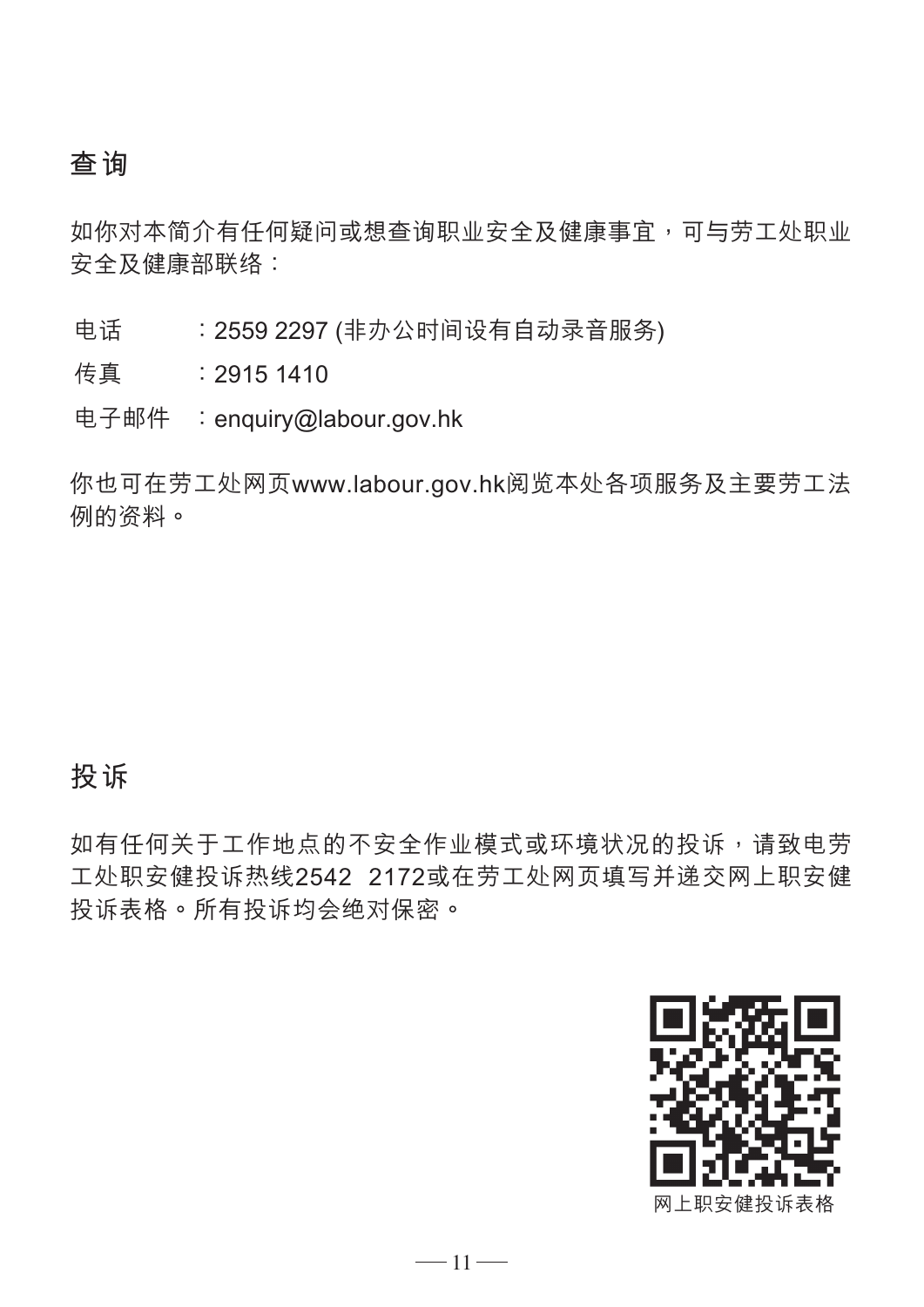# **Enquiries**

If you wish to enquire about this guidebook or require advice on Occupational Safety and Health (OSH) matters, please contact the Occupational Safety and Health Branch of the Labour Department (LD) through:

Telephone : 2559 2297 (auto-recording service available outside office hours) Fax : 2915 1410 E-mail : enquiry@labour.gov.hk

Information on the services offered by the LD and on major labour legislation is also available on our website at www.labour.gov.hk.

## **Complaints**

If you have any complaint about unsafe operations or environments at workplaces, please call the LD's OSH complaint hotline at 2542 2172 or fill out and submit an online OSH complaint form on our website. All complaints will be treated in the strictest confidence.